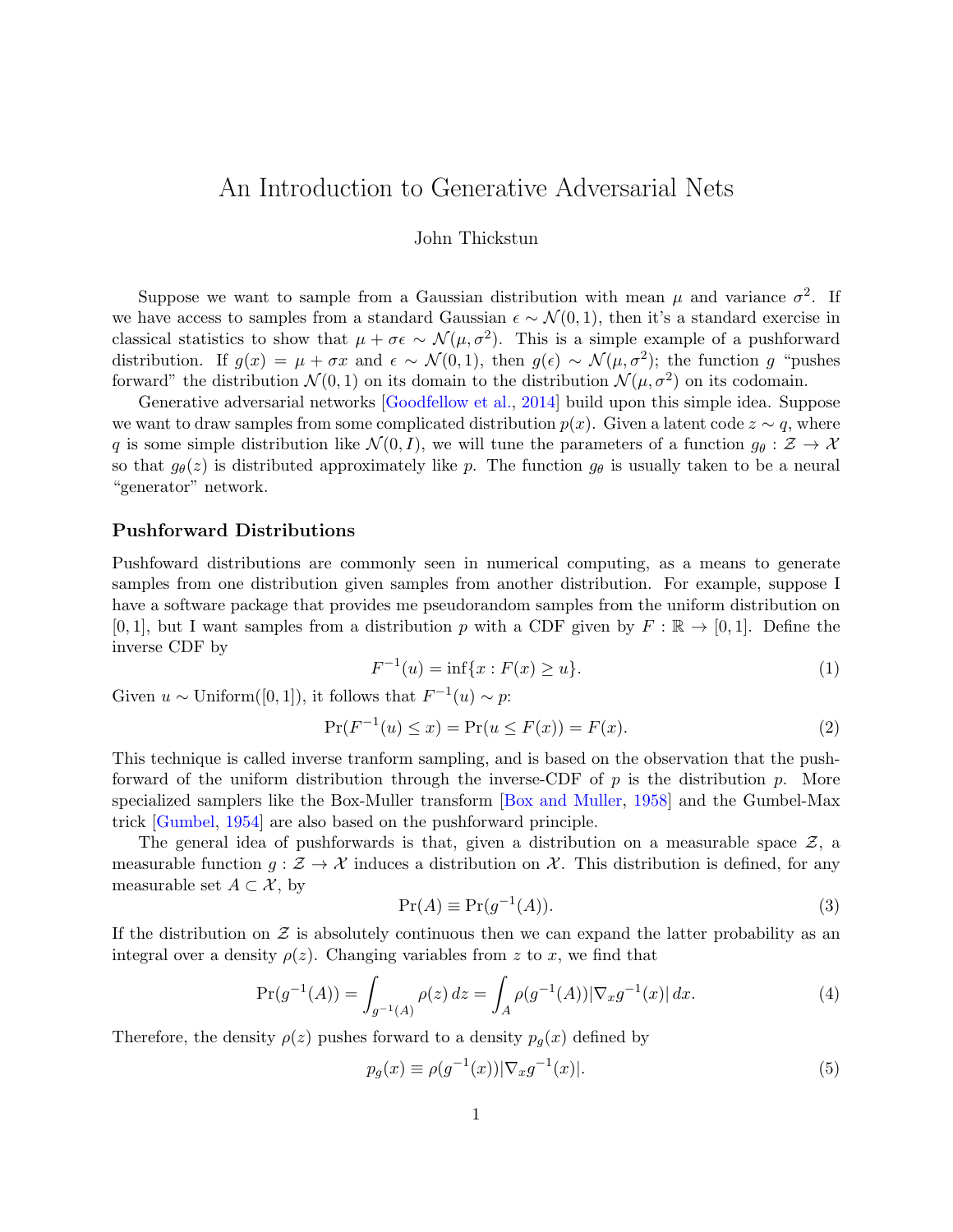#### Learning a Pushforward Distribution

Given a finite set of samples  $x_1, \ldots, x_n \sim p$  and access to unlimited samples  $z \sim q$ , our goal is to learn a parameterized function  $g_{\theta}: \mathcal{Z} \to \mathcal{X}$  such that  $g_{\theta}(z)$  is distributed approximately like  $p(x)$ . From the discussion in the previous section we see that, for any parameter set  $\theta$ ,  $g_{\theta}(x) \sim p_{\theta}$  where  $p_{\theta}(x)$  is the pushforward distribution induced by  $g_{\theta}$ . So another way of framing our goal is that we want to find  $\theta$  such that  $p_{\theta} \approx p$ .

To talk about approximations, we need to put a topology on the space of probability measures. By far the most popular topology on probabilities is the topology of KL divergence. In this setting, our goal would be to minimize  $D(p \parallel p_{\theta})$ . This is equivalent to maximum likelihood estimation:

<span id="page-1-0"></span>
$$
\inf_{\theta} D(p \| p_{\theta}) = \inf_{\theta} H(p) + D(p \| p_{\theta}) = \inf_{\theta} \mathop{\mathbb{E}}_{x \sim p} -\log \frac{p_{\theta}(x)}{p(x)} p(x) = \sup_{\theta} \mathop{\mathbb{E}}_{x \sim p} \log p_{\theta}(x). \tag{6}
$$

This looks promising, because we can approximate the expectation using a finite sum over samples (training data)  $x_i \sim p$ . But there is a problem. Recall from Equation [\(5\)](#page-0-0) that  $p_\theta(x)$  is defined in terms of  $g_{\theta}^{-1}$  $_{\theta}^{-1}(x)$  and  $\nabla_x g_{\theta}^{-1}$  $_{\theta}^{-1}(x)$ . If  $g_{\theta}$  is a rich family of functions (e.g. a neural network) it can be very difficult to compute the inverse image of a point and its Jacobian.

From here, there are two or three directions we could take. One option is to write down restricted function families  $g_{\theta}$  for which we can explicitly and efficiently compute inverses and Jacobians. This approach is taken by [Dinh et al.](#page-4-3) [\[2017\]](#page-4-3), [Kingma and Dhariwal](#page-4-4) [\[2018\]](#page-4-4), and trades of expressivity in the parameterization of the model for computational tractability. Another option is to try to conquer the challenge of computing inverses and Jacobians for more general function families. This approach is less well-developed, but is partially addressed by [Hand and Voroninski](#page-4-5) [\[2019\]](#page-4-5), [Ma et al.](#page-4-6) [\[2018\]](#page-4-6). The third route is to construct an estimate of the objective, e.g. Equation [\(6\)](#page-1-0), and optimize with respect to this proxy estimate; this later approach is taken by the Generative Adversarial Network.

#### Generative Adversarial Networks

A Generative Adversarial Network (GAN) is an optimization procedure for training a pushforward distribution  $p_{\theta}(x)$  to match samples from a target distribution  $x_1, \ldots, x_n \sim p$ . This is made difficult because we cannot easily evaluate  $p_{\theta}(x)$  when this distribution is implicitly defined by a complicated pushforward function  $g_{\theta}: \mathcal{Z} \to \mathcal{X}$ . The idea of GAN is to set up a saddle point problem: in the inner optimization, we attempt to construct a good lower bound on our measure of divergence between p and  $p_{\theta}$  (e.g. the KL-divergence). In the outer optimization, we attempt to minimize this lower bound. In this section, we derive the general form of a saddle point GAN objective for a broad class information divergences known as  $f$ -divergences [Csiszár, [1964,](#page-4-7) [Ali and Silvey,](#page-4-8) [1966\]](#page-4-8). Among this class are the KL-divergence based maximum likelihood estimator [\(6\)](#page-1-0) and the Jensen-Shannon divergence used to construct the Goodfellow GAN.

An f-divergence generalizes the KL-divergence between two probability distributions. Given a convex, lower-semicontinuous function  $f : \mathbb{R} \to \mathbb{R}$  such that  $f(1) = 0$ , we define the f-divergence between two distributions  $p$  and  $q$  by

$$
D_f(p \parallel q) \equiv \int_{\mathcal{X}} q(x) f\left(\frac{p(x)}{q(x)}\right) dx. \tag{7}
$$

For example, if we take  $f(x) = x \log x$  then  $D_f(p \parallel q) = D(p \parallel q)$ . What's interesting about fdivergences is that we can construct a lower bound on the quantity  $D_f(p \parallel q)$  that doesn't require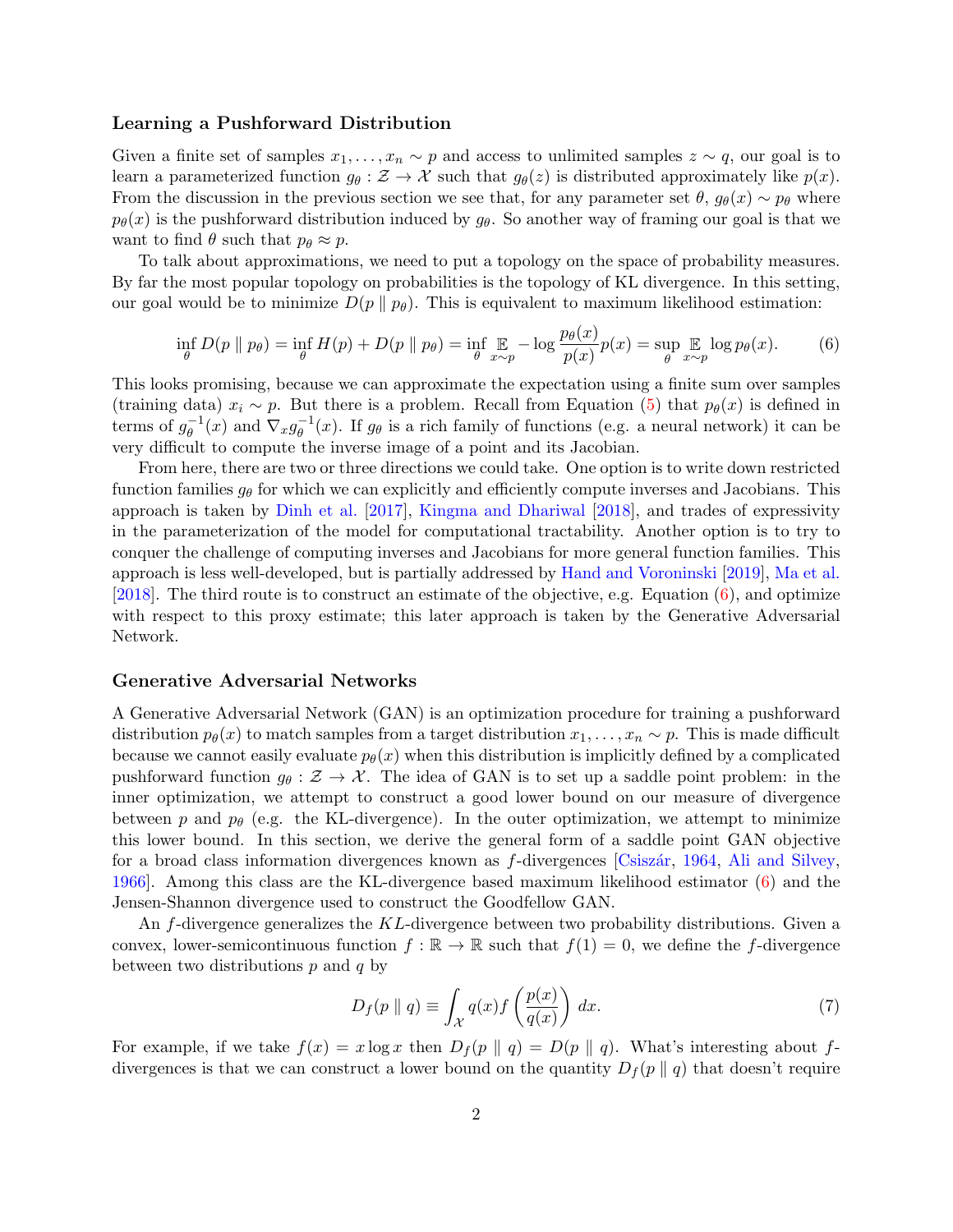evaluation of  $q(x)$  [\[Nguyen et al.,](#page-4-9) [2010\]](#page-4-9), which allows us to circumvent the challenge of evaluating f-divergences for pushforward distributions  $q = p_{\theta}$ .

The idea is to construct a variational representation of the f-divergence using a variational representation of the function  $f$ . To construct this representation, we introduce the convex conjugate of  $f$ , defined by

$$
f^*(t) \equiv \sup_x \{ tx - f(x) \}. \tag{8}
$$

We will exploit a basic fact about convex conjugates known as "Fenchel duality" [\[Rockafellar,](#page-4-10) [1970\]](#page-4-10): repeat application of the conjugate operation to a convex, lower-semicontinuous function  $f$  yields  $f^{**} = f$ . This allows us to write a variational expression for f:

<span id="page-2-0"></span>
$$
f(x) = \sup_{t} \{ tx - f^{*}(t) \}. \tag{9}
$$

In the following proposition, we see how to convert this representation of  $f(x)$  into a variational representation of  $D_f(p \parallel q)$ .

Proposition. [\[Nguyen, Wainwright, and Jordan,](#page-4-9) [2010\]](#page-4-9)

<span id="page-2-1"></span>
$$
D_f(p \parallel q) = \sup_{T:\mathcal{X}\to\mathbb{R}} \left[ \mathop{\mathbb{E}}_{x\sim p} T(x) - \mathop{\mathbb{E}}_{x\sim q} f^*(T(x)) \right]. \tag{10}
$$

*Proof.* Using the variational representation of f given by Equation  $(9)$ ,

$$
D_f(p \parallel q) = \int_{\mathcal{X}} q(x) \sup_t \left[ t \frac{p(x)}{q(x)} - f^*(t) \right] dx \tag{11}
$$

$$
= \int_{\mathcal{X}} \sup_{t} \left[ tp(x) - f^*(t)q(x) \right] dx \tag{12}
$$

$$
= \sup_{T:\mathcal{X}\to\mathbb{R}} \int_{\mathcal{X}} \left( T(x)p(x) - f^*(T(x))q(x) \right) dx \tag{13}
$$

$$
= \sup_{T:\mathcal{X}\to\mathbb{R}} \left[ \mathop{\mathbb{E}}_{x\sim p} T(x) - \mathop{\mathbb{E}}_{x\sim q} f^*(T(x)) \right].
$$

The  $f$ -GAN uses the variational form of the  $f$ -divergence given by Equation [\(10\)](#page-2-1) to set up a saddle point problem [\[Nowozin et al.,](#page-4-11) [2016\]](#page-4-11). Observe that any choice of function  $T$  in Equation [\(10\)](#page-2-1) gives us a lower bound on the f-divergence, and moreover this lower bound can be evaluated using samples from q without explicitly evaluating  $q(x)$ . Using an expressive parameterized family of functions  $T_{\varphi}$  to approximate the optimal function T, we can minimize an f-divergence between p and a pushforward distribution  $p_{\theta}$  by solving the following saddle point problem:

$$
\theta_f = \underset{\theta}{\arg\inf} \sup_{\varphi} \left[ \mathop{\mathbb{E}}_{x \sim p} T_{\varphi}(x) - \mathop{\mathbb{E}}_{x \sim p_{\theta}} f^*(T_{\varphi}(x)) \right]
$$
(14)

<span id="page-2-2"></span>
$$
= \underset{\theta}{\arg\inf} \underset{\varphi}{\sup} \left[ \underset{x \sim p}{\mathbb{E}} T_{\varphi}(x) - \underset{z \sim \rho}{\mathbb{E}} f^*(T_{\varphi}(g_{\theta}(z))) \right]. \tag{15}
$$

The Goodfellow GAN [\[Goodfellow et al.,](#page-4-0) [2014\]](#page-4-0) is an instance of the more template GAN objective given by Equation [\(15\)](#page-2-2). To turn the template into an actual objective, we need to specify a particular f-divergence along with the parameterizations of the pushforward function  $f_{\theta}$  and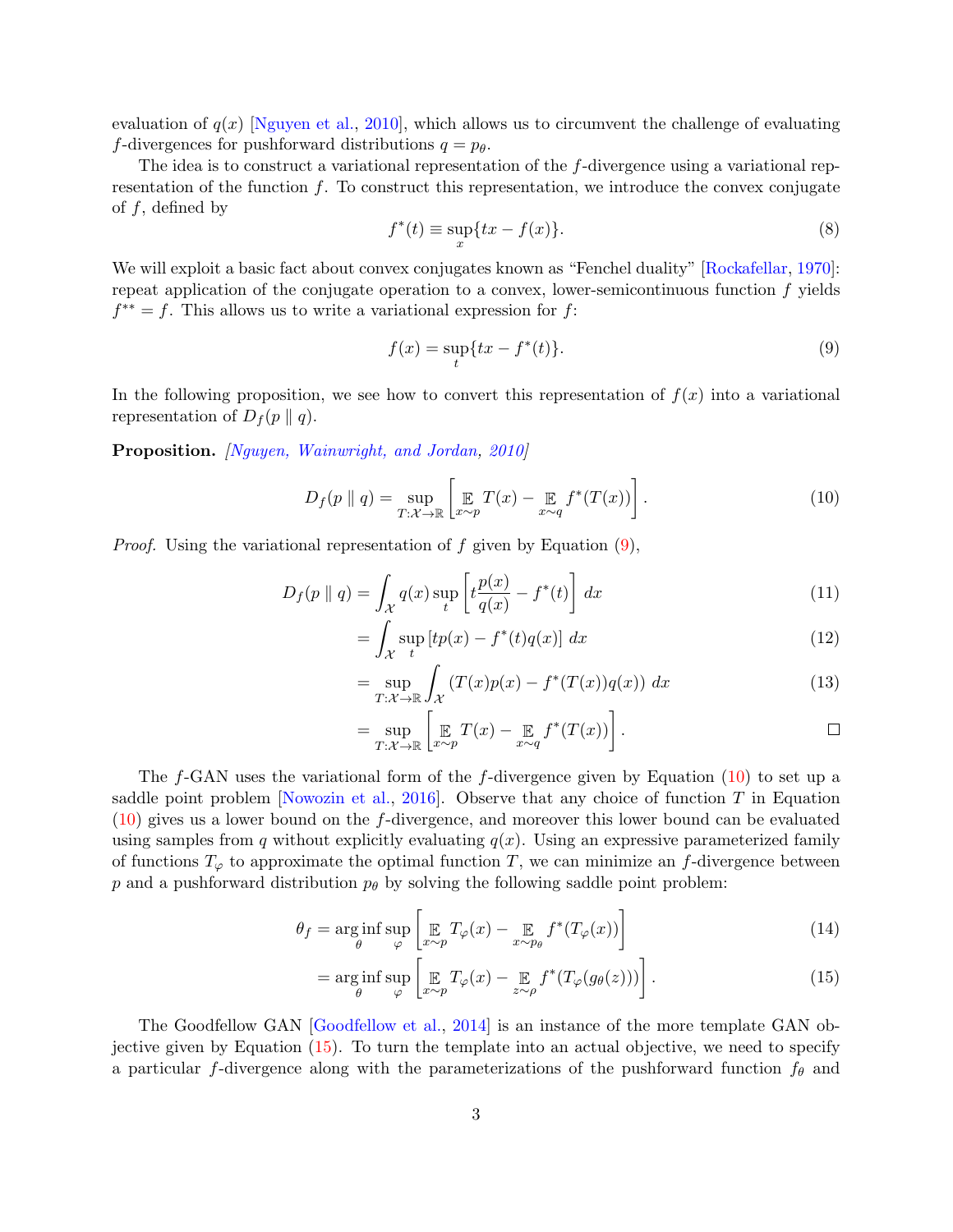the variational approximator  $T_{\varphi}$ . Goodfellow et. al. use a modified Jensen-Shannon divergence objective, defined by

<span id="page-3-1"></span>
$$
GAN(p,q) \equiv 2JSD(p,q) - log(4) = D_{KL}\left(p \left\| \frac{p+q}{2}\right) + D_{KL}\left(p_g \left\| \frac{p+q}{2}\right) - log(4)\right.\right)
$$
 (16)

The GAN objective can be expressed as an f-divergence by setting  $f(x) = x \log x - (x+1) \log(x+1)$ , and a straightforward computation reveals that  $f^*(t) = -\log(1 - e^t)$ . Parameterizing  $T_{\varphi}(x) =$  $log(d_{\varphi}(x))$ , from Equation [\(15\)](#page-2-2) we find that the Goodfellow GAN objective is given by

<span id="page-3-0"></span>
$$
\theta_f = \underset{\theta}{\arg\inf} \sup_{\varphi} \left[ \mathop{\mathbb{E}}_{x \sim p} \log d_{\varphi}(x) + \mathop{\mathbb{E}}_{z \sim \rho} \log (1 - d_{\varphi}(g_{\theta}(z))) \right]. \tag{17}
$$

#### The Discriminator Perspective

If you squint at Equation [\(17\)](#page-3-0), you may notice that it looks like a binary cross-entropy loss. Let  $y \sim$  Bernoulli(.5) and consider the mixture distribution  $r_{\theta}(x)$  defined by the conditionals  $r_{\theta}(x|y=0) = p_{\theta}(x)$  and  $r_{\theta}(x|y=1) = p(x)$ . We can interpret the latent variable y as a "class label," that indicates whether x comes from the pushforward distribution  $p_{\theta}(x)$  or the target distribution  $p(x)$ . Defining  $p_{\varphi}(y|x) = \text{Bernoulli}(d_{\varphi}(x))$  allows us to rewrite the objective of Equation [\(16\)](#page-3-1) as a formal, conditional cross-entropy

<span id="page-3-2"></span>
$$
\mathbb{E}_{\substack{y \sim \text{Bernoulli}(.5) \\ x \sim r_{\theta}}} \log p_{\varphi}(y|x) = -H(r(y|x), p_{\varphi}(y|x)) \le 0. \tag{18}
$$

Therefore, we can think of  $d_{\varphi}(x)$  as a parameterization of a classifier  $p_{\varphi}(y|x)$  that predicts whether a given point x was sampled from the data generating distribution  $p$ , or from the pushfoward distribution  $p_{\theta}$ . This motivates the colloquial description of the network  $d_{\varphi}(x)$  as a "discriminator."

From Equation  $(18)$ , we see that the optimal discriminator that maximizes  $(17)$  for a given generator  $g_{\theta}$  is given by the posterior distribution  $r(y|x)$ . This can be expressed by Bayes' rule as

$$
r(y=1|x) = \frac{r(x|y=1)r(y=1)}{r(x)} = \frac{p(x)}{p(x) + p_{\theta}(x)}.
$$
\n(19)

Plugging the optimal discriminator into  $(16)$  and manipulating the algebra, we can show that

$$
\sup_{\varphi} \left[ \mathop{\mathbb{E}}_{x \sim p} \log d_{\varphi}(x) + \mathop{\mathbb{E}}_{z \sim \rho} \log(1 - d_{\varphi}(g_{\theta}(z))) \right]
$$
 (20)

$$
= \mathop{\mathbb{E}}_{x \sim p} \log \frac{p(x)}{p(x) + p_{\theta}(x)} + \mathop{\mathbb{E}}_{z \sim \rho} \log \left( 1 - \frac{p(g_{\theta}(z))}{p(g_{\theta}(z)) + p_{\theta}(g_{\theta}(z))} \right) \tag{21}
$$

$$
=D_{\text{KL}}\left(p \left|\left|\frac{p+p_g}{2}\right.\right| + D_{\text{KL}}\left(p_g \left|\left|\frac{p+p_g}{2}\right.\right| - \log 4\right) \right)
$$
\n(22)

$$
=2JSD(p,q) - log(4). \tag{23}
$$

This is consistent with the dual calculations performed in the previous Section.